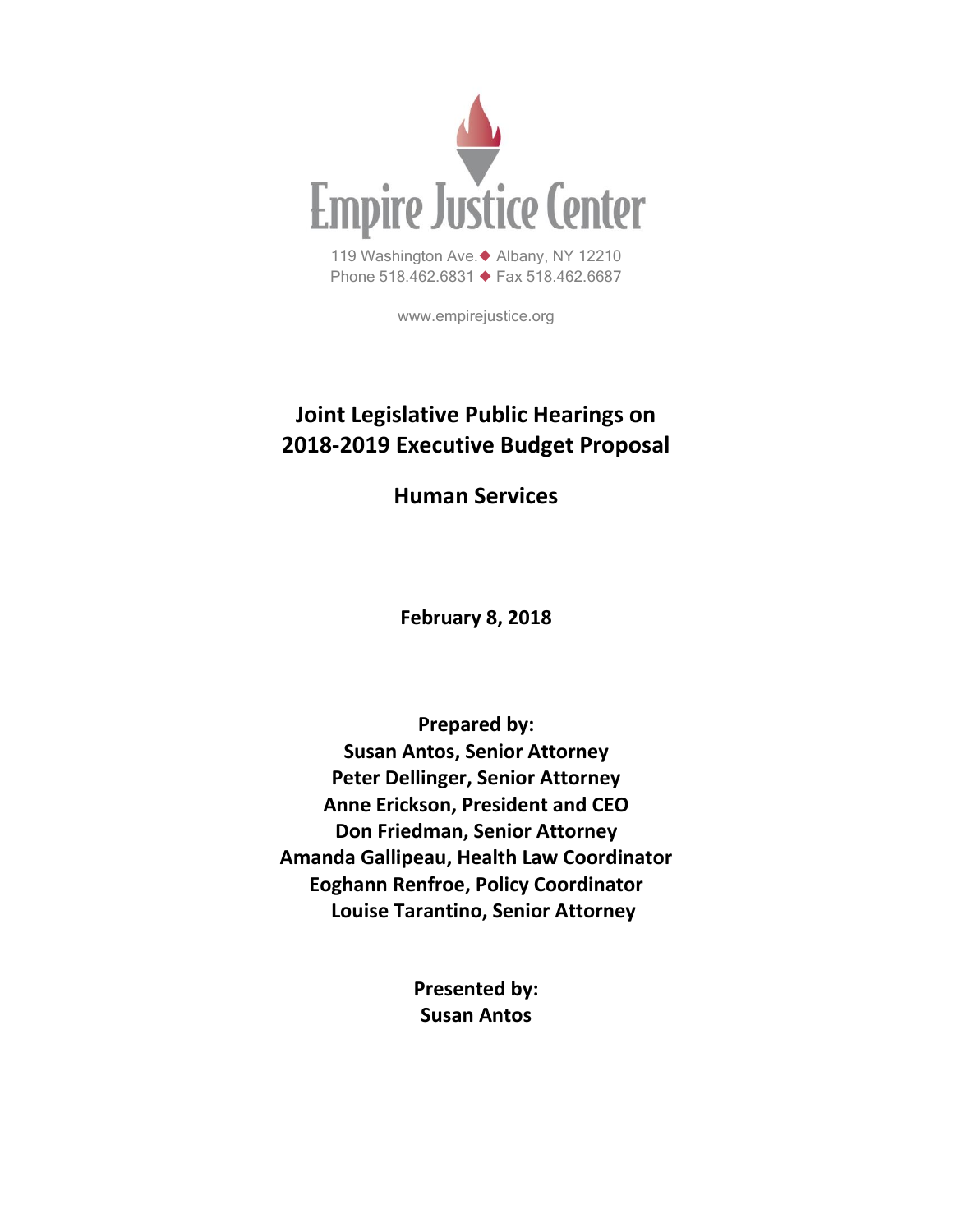#### **INTRODUCTION**

My name is Susan Antos and I am a Senior Attorney in the Albany office of Empire Justice Center. On behalf of my colleagues, I'd like to thank you for the opportunity to testify today about the Executive Budget as it pertains to human services.

Empire Justice Center is a statewide legal services organization with offices in Albany, Rochester, Westchester and Central Islip (Long Island). Empire Justice provides support and training to legal services and other community based organizations, undertakes policy research and analysis, and engages in legislative and administrative advocacy. We also represent low income individuals, as well as classes of New Yorkers in a wide range of poverty law areas including health, public assistance, domestic violence and SSI/SSD benefits.

Today, despite some improvement in the economy, the need for support for human services remains as urgent as ever, particularly in light of the continuing uncertainty with regard to federal support. At Empire Justice, we recognize the pressure this puts on state government – but it is state government that must ensure that the safety net for people in need is maintained and, in fact, strengthened. We urge the Legislature act to decisively affirm its Constitutional commitment to aid and support the most vulnerable New Yorkers.

My testimony today will touch on the work of the New York State Office for the Aging, the Office of Children and Family Services, the Office of Temporary and Disability Assistance, the Office of New Americans, the Department of State, and the Department of Labor. We will discuss the positions set forth below:

- **1. Restore the Managed Care Consumer Assistance Program (MCCAP) to a total investment of \$1.962 million**
- **2. Restore and build upon the investment in the Disability Advocacy Program (DAP)**
- **3. Adopt the Home Stability Support program to reduce homelessness, reduce emergency costs and bring housing security to thousands**
- **4. Protect workers and businesses and increase state revenue by addressing loopholes in existing law**
- **5. Hold public hearings to examine pay rates for certain jobs and the elimination of tips as a wage subsidy**
- 6. **Ensure that Liberty Defense Project can provide optimal and continuous service to immigrants**
- 7. **Invest \$100 million for child care assistance**

#### **INVEST A TOTAL OF \$1.962 MILLION IN THE MANAGED CARE CONSUMER ASSISTANCE PROGRAM (MCCAP)**

The Managed Care Consumer Assistance Program (MCCAP), a statewide initiative run through the New York State Office for the Aging (NYSOFA), provides seniors and people with disabilities critical assistance in accessing Medicare services and reducing health care costs. We are grateful that the Executive Budget provides ongoing funding for MCCAP at its current level, \$1.767 million. However, given that the funding has been at a reduced level for several years, we are asking that the Legislature provide additional funds to return MCCAP funding to its 2008-2009 level of \$1.962 million. This additional investment will restore the program to capacity and respond to the increased demand for Medicare navigation assistance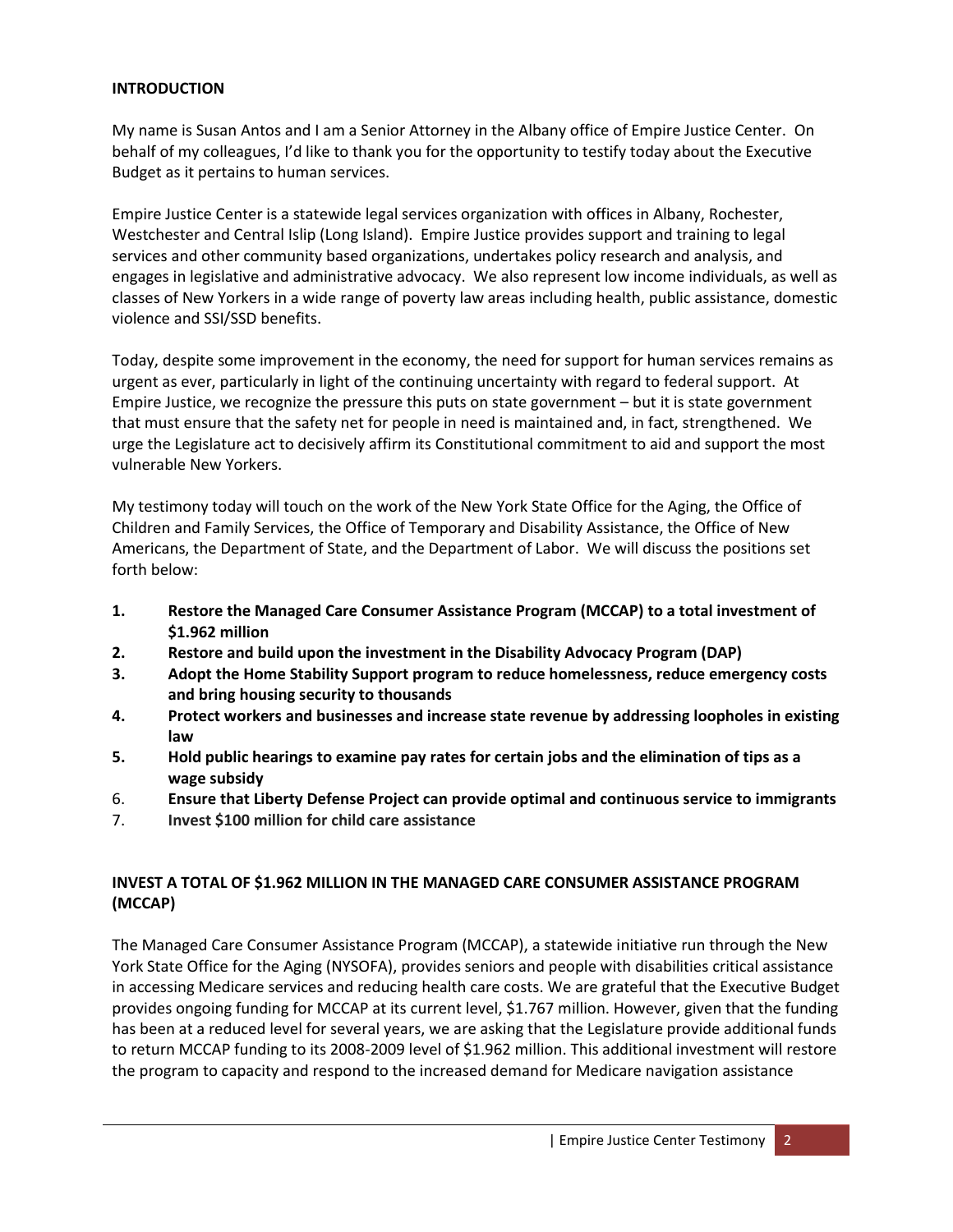brought about by a growing aging population and changes in the health care delivery and insurance landscape.

The six MCCAP agencies partner with the New York State Office for the Aging (NYSOFA), the New York State Department of Health (DOH) and the Center for Medicare and Medicaid Services (CMS) to provide training, technical support and assistance to local Health Insurance Information Counseling and Assistance Program (HIICAP) offices and other nonprofit organizations working directly with Medicare consumers across New York State. Additionally, MCCAP agencies work directly with consumers to provide education, navigational assistance, legal advice, informal advocacy and direct representation in administrative appeals. We serve clients in their communities and provide services in their native languages; consumers also increasingly reach us via internet and our telephone helplines, as well as through our educational materials and referrals from HIICAPs.

Now is a critical time to shore up funding for MCCAP. As the aging population increases, so does the number of Medicare beneficiaries in New York who rely on MCCAP's assistance in understanding and accessing their health benefits. In the last year, MCCAP continued its work helping individuals maximize their benefits under the highly complex Medicare Part D program, as well as assisting dual-eligible individuals and other Medicare beneficiaries with health care access issues besides Part D. In addition, MCCAP has responded to a range of new needs that have resulted from the changing health care landscape. For example, MCCAP has fielded a high volume of calls from new Medicare beneficiaries in need of assistance transitioning from other forms of insurance, including the Essential Plan, Qualified Health Plans, Marketplace Medicaid and Medicaid Managed Care plans. These transitions – necessary because Medicare beneficiaries are, for the most part, excluded from Marketplace products and Medicaid Managed Care – can seriously disrupt care continuity if not navigated carefully.

MCCAP is also ideally positioned to help Medicare beneficiaries understand and adapt to any changes to Medicare, and other health coverage programs that work with Medicare, that may arise out of the federal debates about the future of healthcare in America. In the past year, MCCAP was contacted by many Medicare recipients anxious to know what changes may lay ahead for them and what they could do to anticipate those changes. Uncertainty about changes to Medicare and Medicaid has, if anything, grown since this time last year.

**Recommendation:** We urge the Legislature to negotiate with the Executive to increase MCCAP funding by \$195,000 for a total investment of \$1.962 million.

#### **RESTORE AND BUILD UPON THE INVESTMENT IN THE DISABILITY ADVOCACY PROGRAM (DAP)**

For more than 33 years, the Disability Advocacy Program (DAP) has been helping low income disabled New Yorkers who were denied or cut off federal disability (SSI/SSD) benefits. Since the inception of DAP in 1983 through June 2017, DAP providers, who work in every New York county:

- Assisted over 222,000 disabled New Yorkers.
- Helped put over \$785 million in retroactive benefits in their hands to be spent in local economies.
- Generated over \$221 million in federal funds paid back to New York State and the counties.
- Saved at least \$298 million in avoided public assistance costs.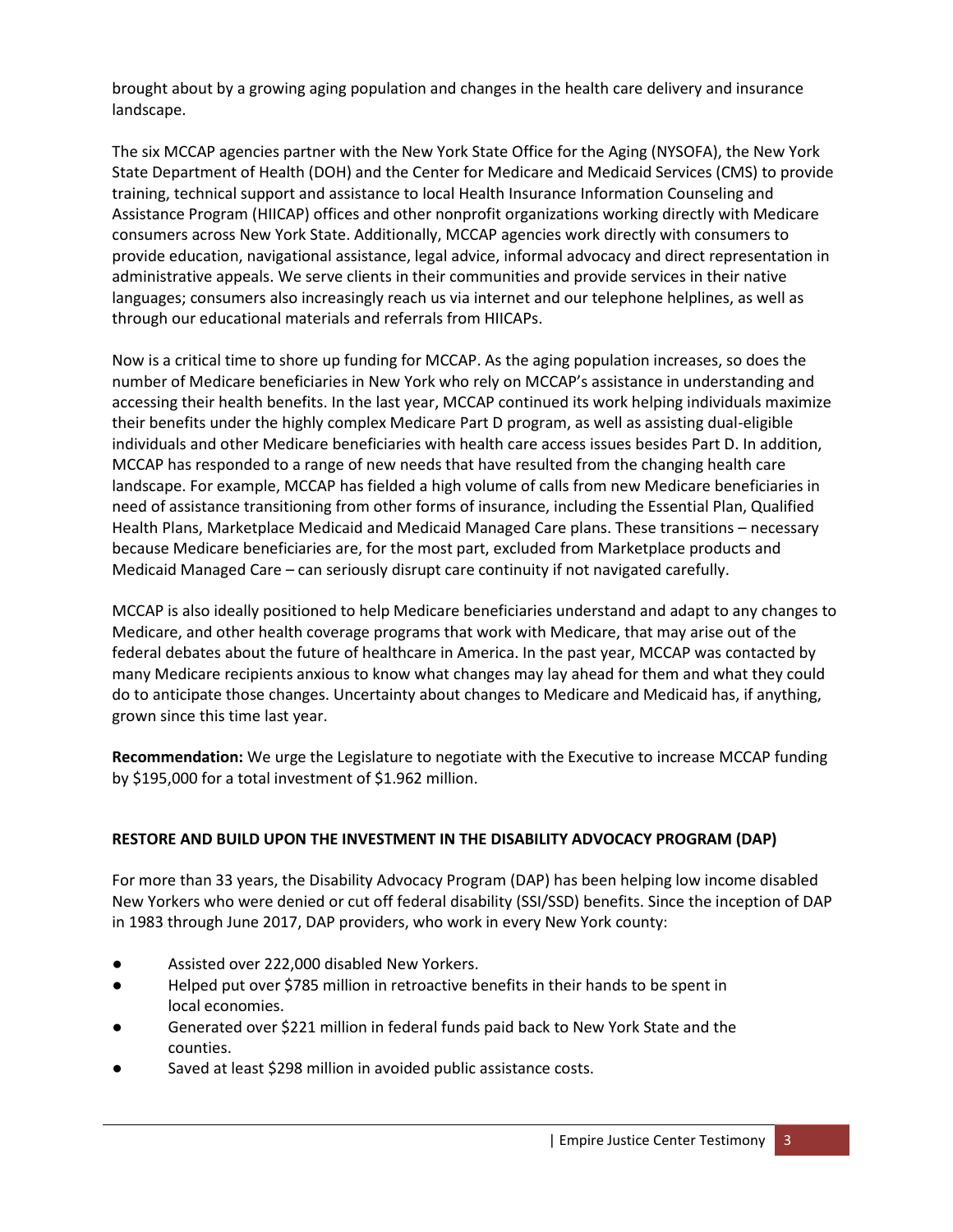Consistently successful in about 73% of all cases, DAP services help stabilize people's incomes, which in turn helps to stabilize housing, health and quality of life overall.

## **For every dollar invested in DAP, at least \$3 is generated to the benefit of New York's state and local governments.**

In last year's final budget, the DAP program was funded at \$8.26 million, which included an additional investment of \$3 million from the State Legislature over the Executive Budget allocation of \$5.26 million. With this continued investment, DAP providers have been able to enlarge their base of attorneys and paralegals, and adjust staffing patterns to handle more cases. The stable funding has allowed DAP providers around the state to increase the number of DAP cases opened. However, despite this progress, the demand for DAP services remains high. Providers estimate that they still turn away at least one person for every individual served. Each low income individual with a disability we cannot serve is left without assistance to navigate the complex Social Security Administration (SSA) disability benefits application process.

Thus, while DAP is once again funded in the Executive Budget at \$5.26 million, that funding level is far from what is required to respond to the ever growing demand for DAP services. Clearly, without a restoration of the \$8.26 million funding level, DAP providers will be unable to sustain the gains that have been made in staffing that resulted in the increased number of cases opened. Restoration of funding will provide stability to DAP providers and allow them to start to tackle the substantial unmet need across the state.

**Recommendation:** Given the continued investment from the State Legislature last year, and the evidence of increased representation, we are asking the Legislature to once again invest in DAP to restore last year's level of funding and invest a total of \$3 million to bring statewide funding to a total of \$8.26 million. The additional funding will go a long way toward further stabilizing the long term future of DAP services and will allow providers to continue to chip away at the unmet need for services.

## **THE HOME STABILITY SUPPORT INITIATIVE WILL REDUCE HOMELESSNESS, REDUCE COSTS AND BRING HOUSING SECURITY TO THOUSANDS OF NEW YORKERS**

Empire Justice urges the Legislature to enact the Home Stability Support proposal, and take a major step forward in addressing the crisis of homelessness throughout the State. As has been widely reported, New York has reached the highest levels of homelessness since the Great Depression, with over 85,000 homeless in 2016. From 2010 to 2016, while homelessness nationwide decreased by more than 10 percent, our State saw an increase of 36 percent. It is estimated that over 150,000 children have experienced homelessness in over the past six years; and approximately 80,000 households at serious risk of homelessness.

Homelessness is deeply harmful to the well-being of families and compromises the future of New York's children. Stable housing is crucial for the overall mental and physical health of families, especially for a child's development and educational success. The Institute for Children, Poverty and Homelessness observes that education affords the "…best chance for children to break the cycle of poverty...," but that children who are currently or recently homeless struggle with "…attending school, succeeding academically, and accessing supports for their additional educational and behavioral needs."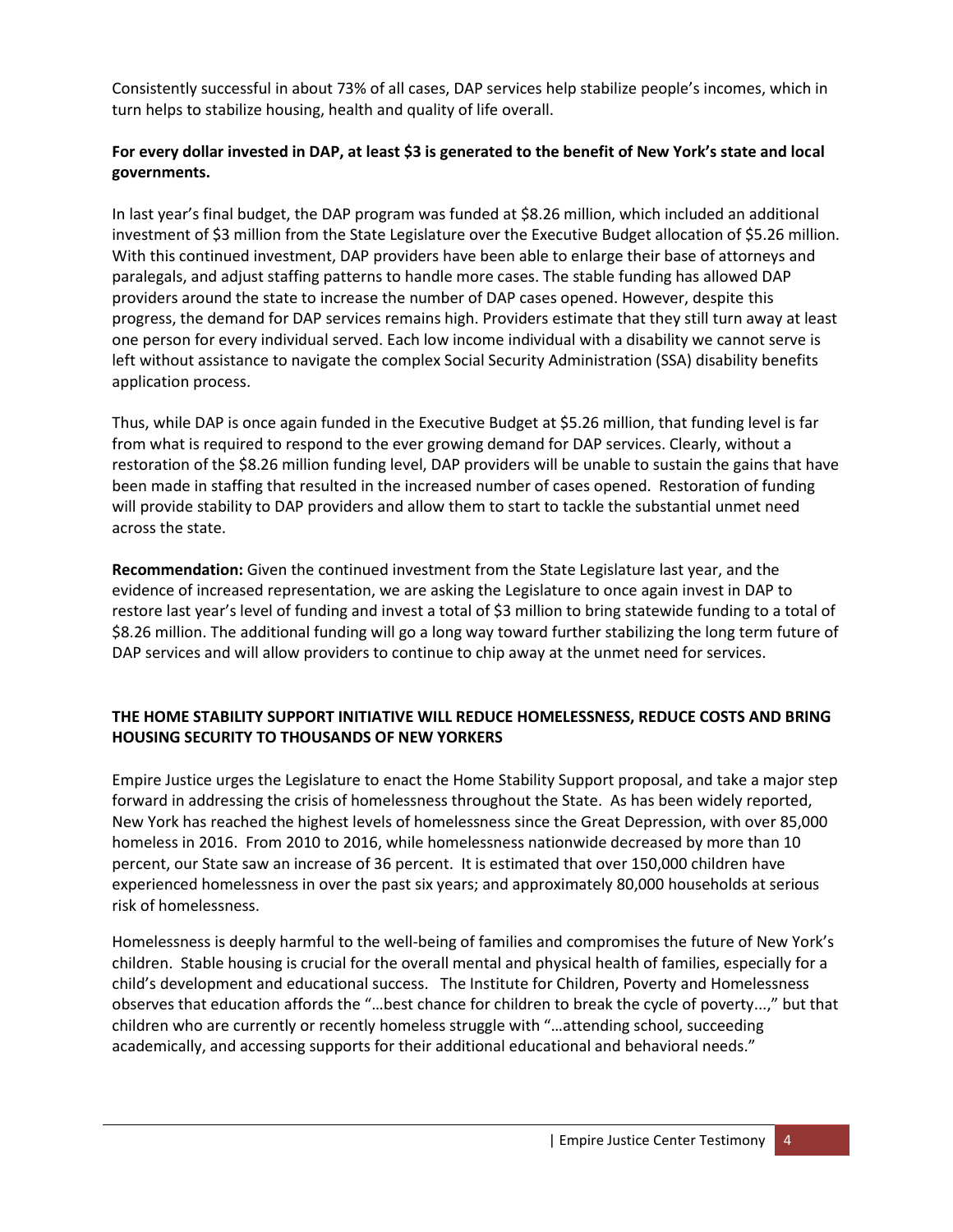Empire Justice fully supports proposals to expand the supply of affordable housing, supportive housing and emergency shelter. We also strongly support the expansion statewide of the cap on rent at 30% of income for individuals living with HIV/AIDS.

But we also firmly believe that immediate action must be taken to enable families and individuals to secure or retain stable housing. Most important, we must address the drastic disconnect between the cost of decent housing and the allowances provided to public assistance recipients to pay for housing.

New York State has some of the most expensive housing in the nation, but the housing portion of the public assistance grant (the "shelter allowance") has not remotely kept pace with the relentlessly increasing cost of housing. For households that must rely on public assistance as their primary source of income, the current benefit condemns them to a constant struggle to avoid eviction and to find housing they can afford. This inevitably contributes to the trauma and chaos that low-income families face on a daily basis. And the cost of emergency shelter, of emergency medical needs, of diminished educational attainment and employment outcomes must be borne in large measure by the State and localities. Keeping families in their homes through the Home Stability Support proposal could save taxpayers millions of dollars while helping to achieve better outcomes in health, employment, and education.

A comparison of the shelter allowances provided to families on public assistance with the "Fair Market Rents" (FMR) established by the Federal Department of Housing and Urban Development reveals the inadequacy of the shelter allowance. $^{1}$  For example, in Albany County, the monthly FMR for a twobedroom unit is \$1,032, while the maximum shelter allowance for a household of three is \$309 per month, or about 30% of the FMR. In Erie County, the two-bedroom FMR is \$799, while the shelter allowance for a household of three is \$301, or about 38% of the FMR. And the disparity is even greater in, for example, the suburban counties near New York City. There is no county in New York where the shelter allowance provides enough money to cover even half of the Fair Market Rent. A few counties do provide rent supplements, but there are significant eligibility restrictions on these grants, and even the supplements often fall far short of the actual rents. The eligibility rules for these supplements notably disadvantage those living with hazardous conditions or fleeing domestic violence.<sup>2</sup> This fact has taken on particular significance because domestic violence is now recognized as a leading cause of homelessness.

The Court of Appeals has stated that "A schedule establishing assistance levels so low that it forces large numbers of families with dependent children into homelessness does not meet the statutory standard." Jiggetts v. Grinker, 75 NY.2d 411 (1990). Thus, New York State is currently failing to meet its legal obligations under the Social Services Law.

Further, for those households that pay for heat separately from their rent, which is the case in many areas outside New York City and its suburbs, the inadequacy of the additional allowance to pay for heating also contributes to housing instability. The heating allowance has not been raised since it was created in 1987, more than 30 years ago. Over that time, the cost of heating oil has quadrupled and the cost of natural gas heat has doubled. Thus, even if a family received adequate assistance to cover their rent cost, which is often not the case, they would likely be in crisis over their fuel for heating expenses.

 $^1$  The FMR is the amount, updated annually by the Federal Department of Housing and Urban Development, that it would cost to secure modest but decent housing in every region of the country.

 $^2$  These groups are disadvantaged because most of the supplements require that the person be facing a legal eviction from the home, and victims of domestic violence or those living with hazardous conditions are not technically facing eviction.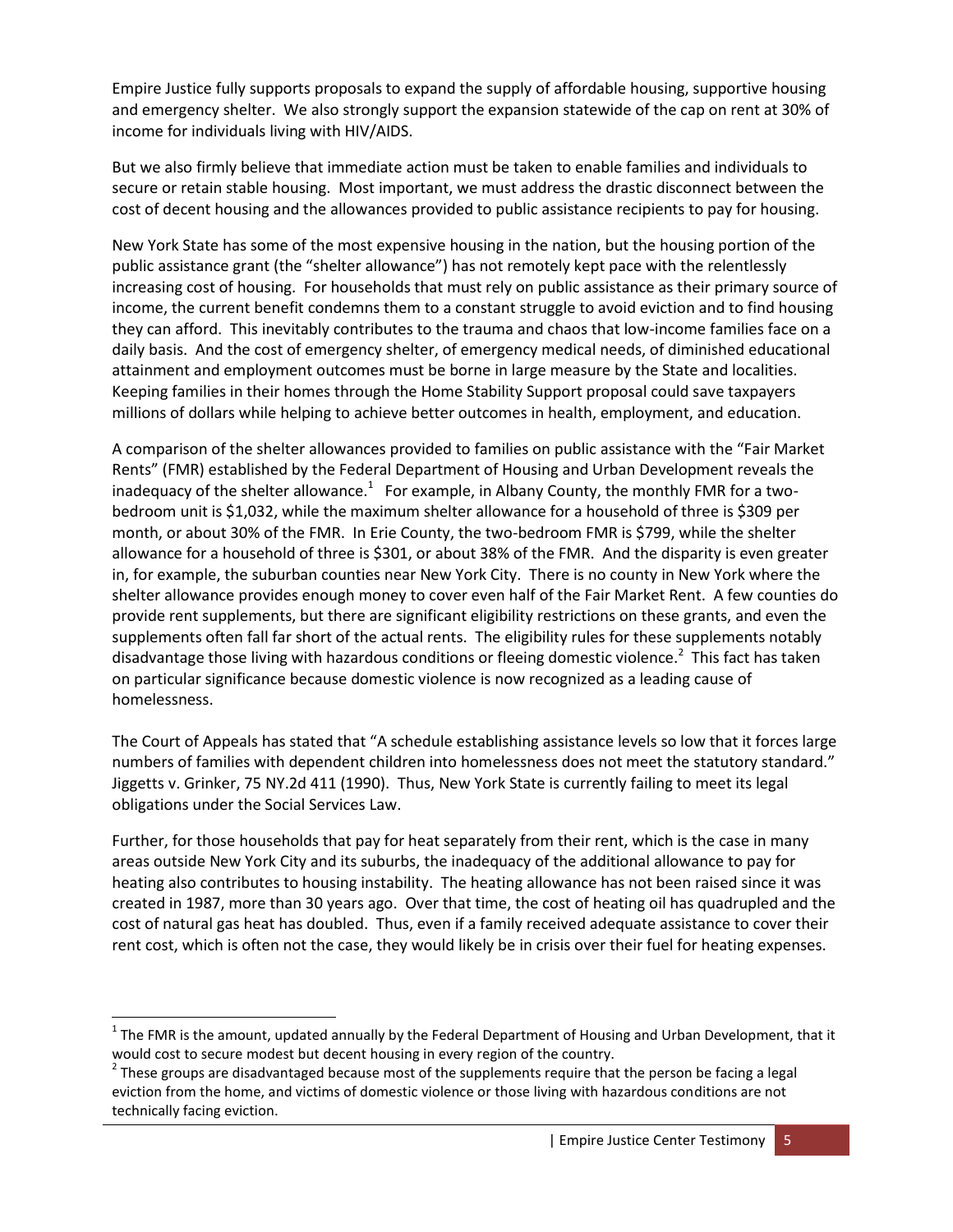The inevitable consequence of these grossly inadequate heating and shelter allowances is that households in need in New York State struggle to retain decent housing, and are thrust into crisis by a system purported to act as their safety net. Families are often relegated to overcrowded, substandard, even illegal housing in order to keep a roof over their heads.

Paying for emergency housing and related needs is extremely expensive. Emergency shelter alone in, for example, New York City and the surrounding suburbs, ranges from \$3,000 to more than \$4,000 per month. By contrast, the cost in Dutchess County of providing a family of three with a rental allowance equal to the Fair Market Rent (FMR) would be \$1271. In other words, providing a family with sufficient rent for decent, stable housing would cost roughly a third of the cost of placing them in emergency housing. It is startling to consider the cost savings and vastly improved quality of life for low income families that reasonable shelter and heating allowances would afford so many households.

**Recommendation:** The Legislature should allocate \$40 million to the Home Stability Support initiative (HSS). HSS will create a new statewide rent supplement program for families and individuals facing eviction, homelessness, or loss of housing due to domestic violence or hazardous conditions. The HSS rent supplement would bridge the gap between the current shelter allowance and 85% of the Fair Market Rent as determined by HUD. To account for the inadequacy of the current fuel allowance, HSS will also include a fuel supplement for those households that pay for heat separately from their rent.

We believe that HSS would achieve significant savings throughout the State by preventing evictions and reducing shelter utilization while limiting the costs of additional homeless services. HSS would provide mandate relief to the localities by not only reducing the costs associated with emergency housing but by replacing all existing optional rent supplement programs. Furthermore, the rent supplements would be funded by State and federal dollars.

Finally, to encourage employment and avoid creating a "benefits cliff," HSS will include a one-year transitional benefit for households that increase their earnings enough to leave public assistance.

We were disappointed that the Governor did not include Home Stability Support in the executive budget, though we appreciate that some of his initiatives did recognize the current crisis in housing and homelessness. We believe that HSS will reverse the growing trend of homelessness in New York State and we urge the Legislature to adopt the proposal. Keeping low-income families and individuals in their homes will save the taxpayers millions of dollars, and will provide the housing stability that is essential to family and individual well-being.

## **PROTECT WORKERS AND BUSINESSES AND INCREASE STATE REVENUE BY ADDRESSING LOOPHOLES IN EXISTING LAW**

Every year over \$1 billion dollars of wage theft occurs in New York State. Despite laws meant to curb wage theft, the practice is pervasive in both urban and rural areas, and across a wide variety of industries, because of loopholes in existing law. Empire Justice Center has represented – from our Yonkers and Rochester offices – hundreds of low income workers outside of New York City who have suffered from wage theft. We represent workers who have been exploited by their employers and help them recover unpaid wages. Unfortunately, our clients and their advocates are all too familiar with the wage theft epidemic and wage collection crisis in New York.

Exploitative employers take advantage of loopholes in existing law to hide or transfer assets to avoid paying wages they have stolen from their employees. In too many cases, by the time workers have filed a lawsuit and are awarded a judgment, there are few, if any, assets to be found. This epidemic of wage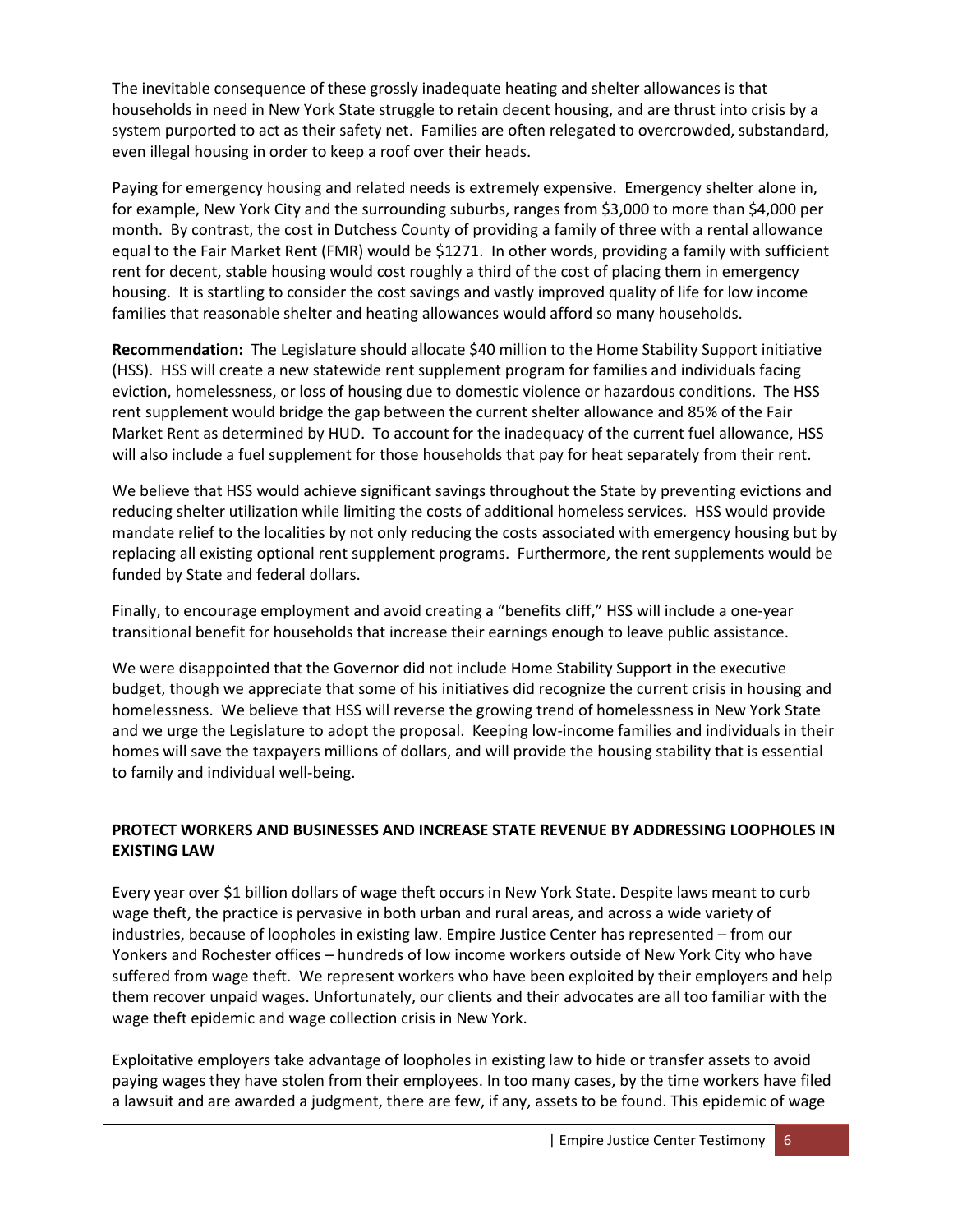theft hurts workers at every level, but low wage workers are, of course, most severely affected. According to the U.S. Department of Labor, minimum wage violations alone cause up to 25,600 New York families to be pushed under the poverty line<sup>3</sup>.

New York State itself is also a victim of the wage theft epidemic. When employers fail to pay workers their lawful wages, the state loses out on hundreds of millions of dollars in payroll taxes for social security, Medicare, workers compensation, and unemployment insurance. In addition, as low wage workers are pushed into poverty the state is forced to spend millions every year on Medicaid and Supplemental Nutrition Assistance Program (SNAP) benefits<sup>4</sup> – with one study estimating that wage theft in the construction industry alone shifts approximately \$111 in Medicaid costs to the state every year<sup>5</sup>. This means taxpayers end up subsidizing employers who steal from their workers. Addressing wage theft could increase New York State revenues by hundreds of millions of dollars a year.

Law-abiding businesses also lose under the wage theft crisis. Honest businesses that comply with the labor laws are currently forced to compete with businesses that can undercut their competition by paying unlawfully low wages. Without stronger enforcement mechanisms to prevent wage theft, scofflaw employers will continue to steal their workers' wages and line their own pockets with stolen funds.

A.628 (Rosenthal)/S.579 (Peralta), Securing Wages Earned Against Theft ("SWEAT") is legislation that will strengthen workers' ability to collect stolen wages and improve enforcement mechanisms for wage and hour laws. This legislation will close existing loopholes in the law by preventing employers from simply refusing to participate in the legal process, and thus effectively insulating themselves from liability by defaulting, selling their business or shutting it down. Enactment of this legislation in the budget will not only help working families, legitimate businesses, and the economy, it will also have positive fiscal effects for the State itself in the form of increased tax revenues and lower public assistance spending.

**Recommendation:** Include A.628 (Rosenthal)/S.579 (Peralta) in the Assembly and Senate one-house budget bills in order to:

- Expand New York's existing mechanic's lien law to include all workers, joining ten other states allowing workers to put a temporary lien on the property of an employer who fails to pay wages.
- Amend New York's existing attachment provisions to make it easier for workers to attach an employer's assets at the start of litigation before the property can be sold or transferred, using the standard currently set forth in Connecticut law; and
- Improve procedures for holding the largest shareholders of privately held corporations and limited liability companies personally liable for wage theft. Current law allows for the largest shareholders of corporations and members of LLCs to be held accountable, but only if workers follow complicated procedures.

l

 $3$  U.S. Department of Labor, The Social and Economic Effects of Wage Violations: Estimates for California and New York (2014), available at https://www.dol.gov/asp/evaluation/completedstudies/WageViolationsReportDecember2014.pdf

<sup>&</sup>lt;sup>4</sup> The Legal Aid Society, Urban Justice Center, and the National Center for Law and Economic Justice, Empty Judgements: The Wage Collection Crisis in New York (2015), available at http://nclej.org/wp-

content/uploads/2015/11/Empty-Judgments-The-Wage-Collection-Crisis-in-New-York.pdf

<sup>&</sup>lt;sup>5</sup> Fiscal Policy Institute, Building Up New York, Tearing Down Job Quality (2007), available at http://www.fiscalpolicy.org/publications2007/FPI\_BuildingUpNY\_TearingDownJobQuality.pdf.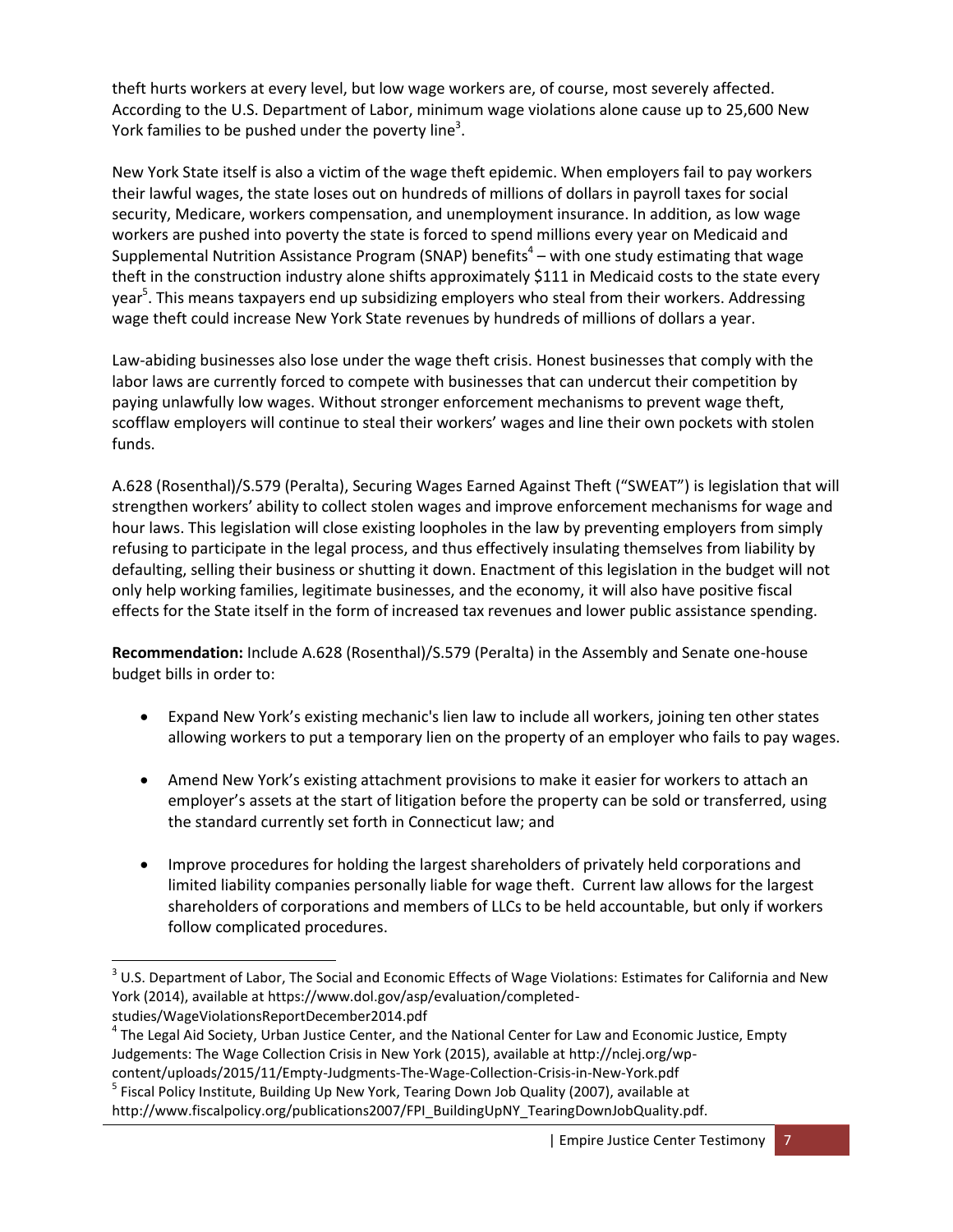These three necessary changes to New York law will strengthen the ability to enforce existing labor laws, dissuade further wage theft, enable workers to collect stolen wages, and significantly increase New York State revenues.

## **HOLD PUBLIC HEARINGS TO EXAMINE PAY RATES FOR CERTAIN JOBS AND THE ELIMINATION OF TIPS AS A WAGE SUBSIDY**

There are over 38,000 restaurants in New York State, and a sizable portion of them are committing violations of the New York wage and hour laws every day. Based on our representation of low income clients, there are four causal agents for these violations. First, there is the large cash element to the business, which results in undeclared (and untaxed) income for both employers and employees. Second, there are many undocumented immigrants working in kitchens and dining rooms throughout the restaurant industry, and these workers are particularly vulnerable to physical and economic exploitation. Third, the restaurant industry is often competitive, and some restaurants increase their profit margins by cheating employees of their lawful compensation. Finally, there is an extraordinarily complicated set of laws governing the payment of restaurant employees, which vary by job and geographic region. Taken together, these factors contribute to the many difficulties in determining whether restaurant employees are receiving a living wage or even minimum wages.

In 2016, the Federal Bureau of Labor Statistics determined that average wage (mean) for wait staff working outside New York City is \$14.41 per hour. In contrast, Glassdoor, a popular on-line job and recruiting site, estimates that the median hourly pay for waiters and waitresses for the entire state is only \$8.45 per hour. Another employment website, Indeed, estimates that the average waiter/server earns \$9.88 per hour in Rochester; \$8.64 per hour in Niagara Falls; and only \$8.23 per hour in Buffalo. These upstate hourly wage rates are substantially below the current state mandated minimum wage rate of \$10.40 per hour for restaurant staff (which includes \$1.75 tip credit). The wide disparity in these data indicates further study of restaurant pay is necessary in order to identify comprehensive policy solutions and eliminate state-sanctioned poverty wage rates.

**Recommendation:** For these reasons, the Empire Justice Center supports Governor Cuomo's proposal directing the Commissioner of Labor to schedule public hearings examining the pay rates for restaurant, car wash, and related workers, and eliminating tips as a wage subsidy for these employees.

# **FUND THE LIBERTY DEFENSE PROJECT TO ENSURE OPTIMAL SERVICE AND CONTINUITY**

In last year's budget, the Independent Democratic Conference (IDC) successfully advocated to include a new \$10 million appropriation for the Liberty Defense Project (LDP) in the Department of State. Governor Cuomo long championed these efforts with the creation of the first state Office for New Americans (ONA) in the country. Aimed at helping immigrants integrate into our communities, ONA supports a network of 27 Opportunity Centers and five Legal Counsel offices across the state that provide English for Speakers of Other Languages (ESOL) classes, citizenship exam preparation, support for new immigrant business owners and legal assistance in naturalization efforts.

Through the new Liberty Defense Project, the state is now contracting with seven legal services providers and community-based organizations that in turn are partnering with a network of 45 organizations around the state. These organizations are launching services aimed at assisting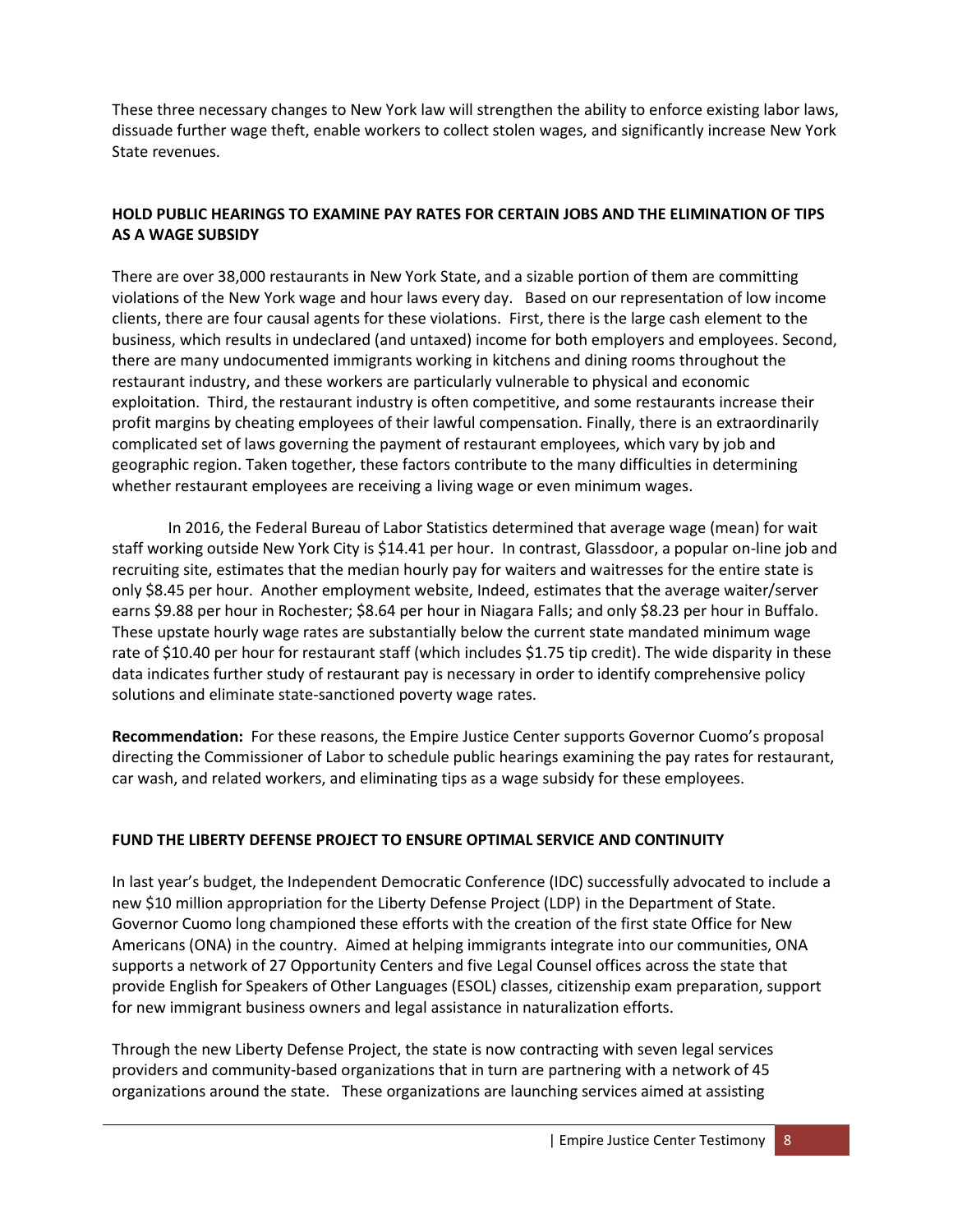immigrants in navigating the legal system and securing their ability to avoid deportation and family dislocation. While the Governor remains committed to the continuation of the LDP, the Executive Budget provides only for the re-appropriation of last year's funding and does not including any funding to keep the LDP funded beyond the first year.

As one of the organizations funded through the LDP, we have worked diligently this past year to get this new statewide program up and running. We submitted our first work plan to the state in June after completion of the state budget process, we worked with the Office for New Americans on revisions to our work plan and budget, we developed our staffing plan to serve the Hudson Valley and Long Island and, in an effort to create a network of immigration legal services outside New York City, we entered into three sub-contracts with our partners to provide legal assistance to clients in Rochester/Western New York, Syracuse/Central New York and in Albany serving the Capital Region. We were notified that contract was approved by the state on December 19. We launched our hiring process and began taking referrals as best we could with our existing staff and we continue to work through the start-up process.

To find that there is no continuation funding for the LDP in the Executive beyond a appropriation of the first year funding is extremely troubling. We work hard to be good stewards of our grants and contracts but this lack of certainty gives us incredible pause. We have hired new staff and we have entered into sub-contracts with other providers for their services and while we have verbal assurances from the Executive that this program will indeed continue, we see a lack of financial commitment to do so.

In order to provide the stability and on-going support needed to ensure that these critical services are maintained, we urge the Legislature to restore the needed \$12 million in the Office of New Americans in this year's budget.

# **INVEST \$100 MILLION FOR CHILD CARE ASSISTANCE**

Empire Justice Center joins Winning Beginning New York and the Empire State Child Care Campaign and asks the State to invest \$100 million new dollars to restore and increase child care subsidies. As child care costs have increased (the average child care subsidy per child has risen from \$7,200 to approximately \$7,683 since 2013), with no increased investment, New York has passed some costs on to providers by dropping provider reimbursement from the 75<sup>th</sup> percentile of the market rate to the 69<sup>th</sup> percentile<sup>6</sup> and reduced the number of children served. Significant numbers of eligible children go unserved because of the lack of subsidy funding.**<sup>7</sup>** This number could drop further if the State implements the federal child care Development Fund Block Grant (CCDBG) regulations without increased investment. To keep vulnerable children in child care, we urge the legislature to invest an additional \$93 million (over the \$806 million in the Governor's budget) to restore subsidies lost by escalating costs, and to increase the number of children served. This can be done by direct investment in subsidies, using economic development and workforce dollars to support parents and providers , and increasing tax credits for parents and providers.

<sup>&</sup>lt;sup>6</sup> 16 OCFS INF-06, p2. Available at: <u>http://ocfs.ny.gov/main/policies/external/OCFS\_2016/INFs/16-OCFS-INF-</u> [06%20Child%20Care%20Market%20Rates%20Advance%20Notification.pdf](http://ocfs.ny.gov/main/policies/external/OCFS_2016/INFs/16-OCFS-INF-06%20Child%20Care%20Market%20Rates%20Advance%20Notification.pdf)

 $^7$  CLASP 2016 Disparate Access report which reports that only 17% of eligible children in New York State in families up to 175% of poverty received subsidies using 2013 Office of Child Care Administrative data and U.S. Census American Community Survey three-year estimates (2011-2013) at: [http://www.clasp.org/resources-and](http://www.clasp.org/resources-and-publications/publication-1/Disparate-Access.pdf)[publications/publication-1/Disparate-Access.pdf](http://www.clasp.org/resources-and-publications/publication-1/Disparate-Access.pdf) Appendix IV. Methodology at pages 7-8 and Appendix I. (last accessed 2/2/18)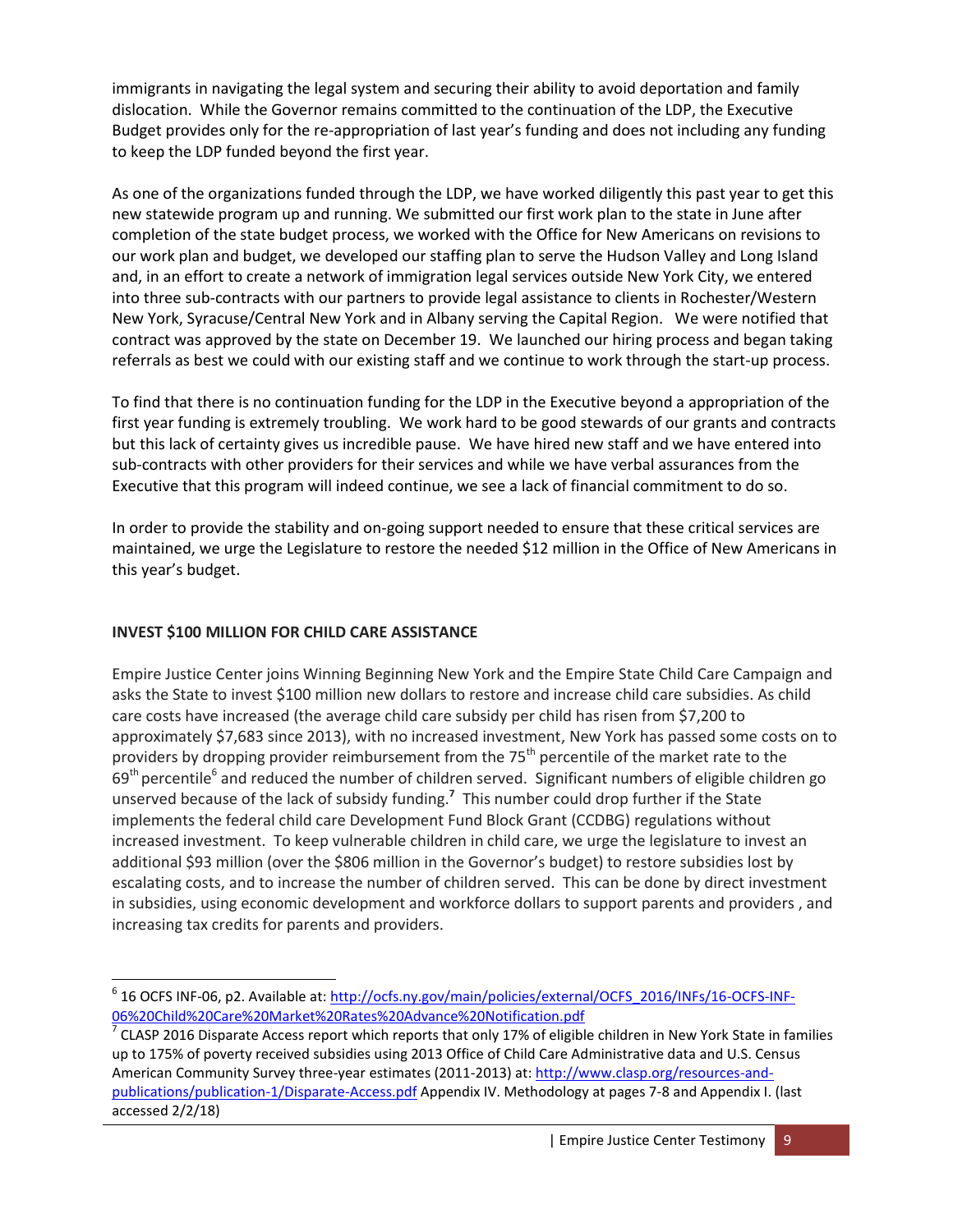## **A. Child care is in crisis**

Counties are running out money, even as the need grows. Some are simply refusing to accept new applications. Others, in an effort to cope with limited funds, are reducing financial eligibility, falling far short of the state's statutory eligibility level, 200% of poverty. As indicated below:

- The eligibility levels in **Albany, Delaware and Suffolk Counties** are **125%** of poverty (\$25,200 for a family of three). (Once in receipt of a subsidy, Suffolk allows families to retain them until they reach 200% of poverty).
- **Niagara County** only serves those at or below **135%** of the federal poverty level (\$27,567 for a family of three).<sup>8</sup>
- Although **New York City** has technically retained its eligibility levels at 200% of poverty, data show that few families over **135%** of poverty are being served.
- Four social services districts have lowered eligibility to **150%**: **Clinton, Oneida, Orange and Schenectady Counties;**
- **Livingston and Rensselaer Counties** have lowered eligibility to **160%** of poverty.
- In **Ontario and Saratoga Counties** eligibility is at **175%** of poverty.

Adequate funding for child care is critical to the success of New York's economic development initiatives and for working families with young children who are trying to pay the rent and pay for child care. For those families that leave welfare for work, it makes no sense to guarantee a child care subsidy for one year, and then remove that benefit when the family's wages remain below the county eligibility level, when research shows that without assistance, most families below 200% of poverty cannot pay for both child care and rent.<sup>9</sup>

# **B. Investing in child care is critical to economic development**

As a result of 1996 Federal Welfare reform, with its emphasis on "work first," public assistance rolls have plummeted as families left welfare for low wage jobs. In 1995, there were 1.5 million recipients of cash public assistance in New York State; 1.2 million received Aid to Families with Dependent Children (AFDC, the cash public assistance program before welfare reform). 803,000 of these recipients were children.<sup>10</sup> By December 2017, the number of persons on Temporary Assistance had dropped to 546,013 (270,181 of those recipients were children) $^{11}$ .

 $^8$  These numbers reflect the 2017 poverty level which for child care, are in effect until June 1, 2018. 2017 OCFS-INF-02, available at: [https://ocfs.ny.gov/main/policies/external/OCFS\\_2017](https://ocfs.ny.gov/main/policies/external/OCFS_2017) 

 $^9$  Research done in 2010 developed a self-sufficiency wage for every county and 72 family types in New York State. See[: http://www.fiscalpolicy.org/SelfSufficiencyStandardForNewYorkState2010.pdf](http://www.fiscalpolicy.org/SelfSufficiencyStandardForNewYorkState2010.pdf) Even under this dated standard, our eligibility levels fail to support working families that are below these wage levels set forth in this document.

<sup>&</sup>lt;sup>10</sup> New York State Department of Social Services, Social Statistics, December 1995 Table A (p.27), Table B (p.33), on file at the Empire Justice Center.

<sup>&</sup>lt;sup>11</sup> New York State Office of Temporary and Disability Assistance Monthly Caseload Statistics, December 2017, Table A-5, p. 38, available at<https://otda.ny.gov/resources/caseload/2017/2017-12-stats.pdf>[accessed February 2, 2017].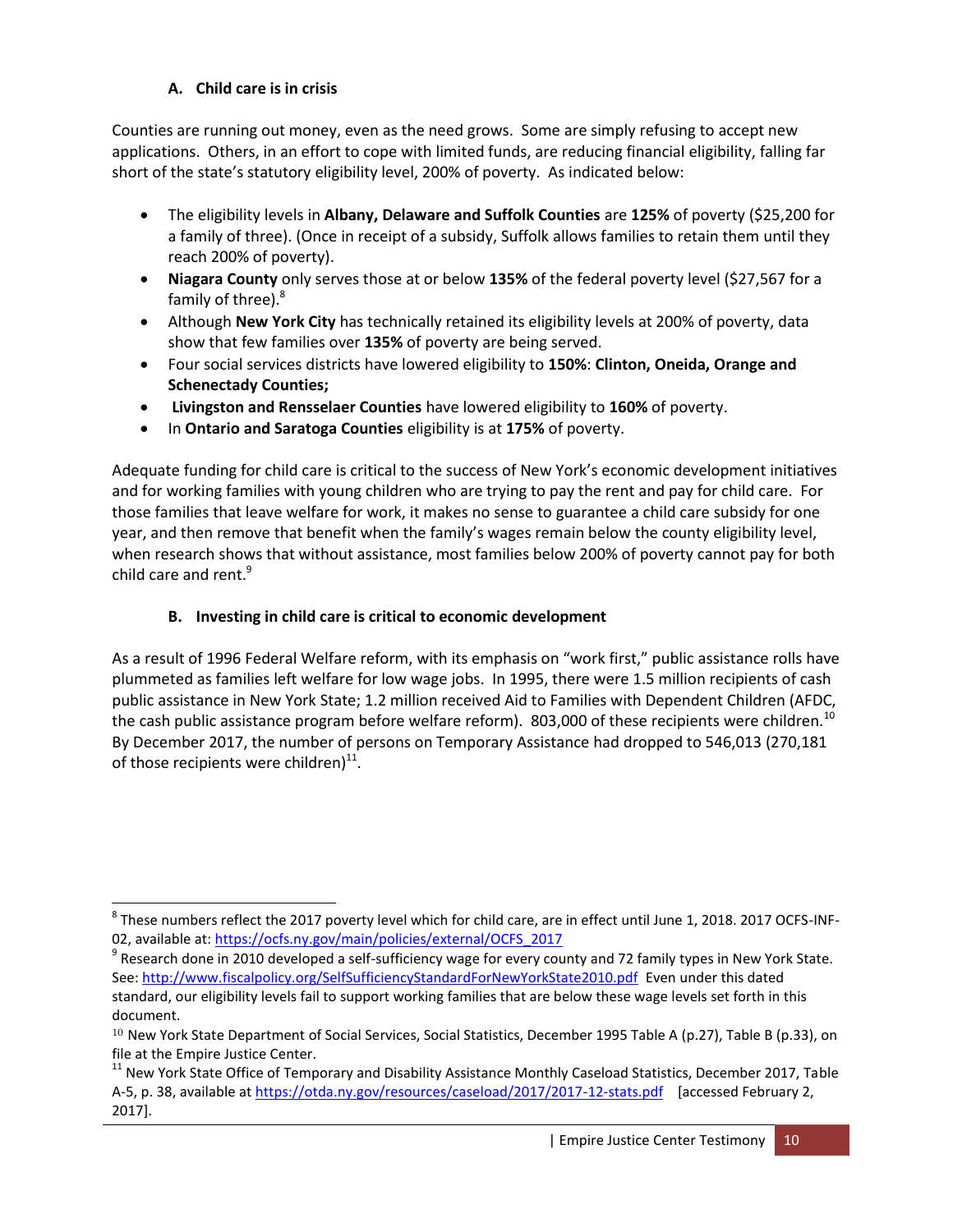However, without assistance in paying for child care, low wage workers cannot make ends meet. The report on the Self-Sufficiency Standard for New York concludes that in order meet basic needs, including child care, a family of three with a preschooler and a school age child needs the following hourly wage: $12$ 

- NYC (Northern Manhattan): \$27.38 per hour
- Westchester/Yonkers: \$32.38 per hour
- Erie: \$22.33 per hour
- Suffolk: \$37.37 per hour

These hourly wages are significantly above the wages earned by many families and illustrate how, without a subsidy, the cost of child care is out of reach to low wage families, and that without assistance, they face the bleak choice between paying the rent and paying for child care.

At the very least, the legislature should reinstate the 75th percentile formula for establishing provider reimbursement rates when market rates are adjusted in October 2018 and allocate additional funds to assist child care centers and group family day care providers that receive child care subsidies to cover increased wage costs as the new minimum wage standard is implemented across the state.

# **C. Child care must be affordable**

The commentary to the federal child care regulations states that to assure equal access to child care, child care must be affordable, and recommends that parent copayments do not exceed 7% of household income.<sup>13</sup> As set forth more fully below, a 35% copayment is not an affordable copayment, especially for families over 150% of poverty. In twenty counties families at 200% of poverty pay 17.5% of their income as a copayment. As indicated by the chart below, for lower income families the percentages are slightly better, but even families at 150% of poverty pay nearly 12% of their income if they reside in counties with 35% multipliers. Only seven counties have parent copayments requiring that families at 200% of poverty pay no more than 7.5% of their income.

This disparity exists because of the Office of Children and Family Services (OCFS) regulation at 18 NYCRR 415.3 [e] [3], which sets forth the formula for calculating copayment amounts, gives social services districts total discretion to choose a multiplier between 10% and 35% that is then applied to the family's income above the state income standard (the equivalent of the federal poverty level) to determine the household's copayment amount. The result is that the larger the multiplier chosen by the county, the smaller the child care benefit received by the family. The inequity in the child care benefit offered to similarly situated families (same family size, same income) varies by as much as 300% depending on the county in which a family resides.

It's time to address this inequity. Despite clear guidance in New York's Social Services Law 410-x(2)(a) requiring that families be provided "equitable access" to child care funds, and that parent copayments should be "based upon the family's ability to pay" SSL 410-x(6), this standardless formula has been in place, unchanged, since at least June 29, 1987, when the New York State Department of Social Services, the OCFS predecessor agency, directed all social services districts to adopt the methodology by June 1, 1988. Because OCFS authorizes each district to select a multiplier without further guidance, child care subsidies and copayment policies vary dramatically across the state. A county can opt to issue child care

 $\overline{a}$ 

 $12$  D. Pearce, The Self Sufficiency Standard for New York State 2010, <http://www.selfsufficiencystandard.org/docs/New%20York%20State%202010.pdf>  $13$  81 Fed.Reg. 67438, 67516 (9/30/16).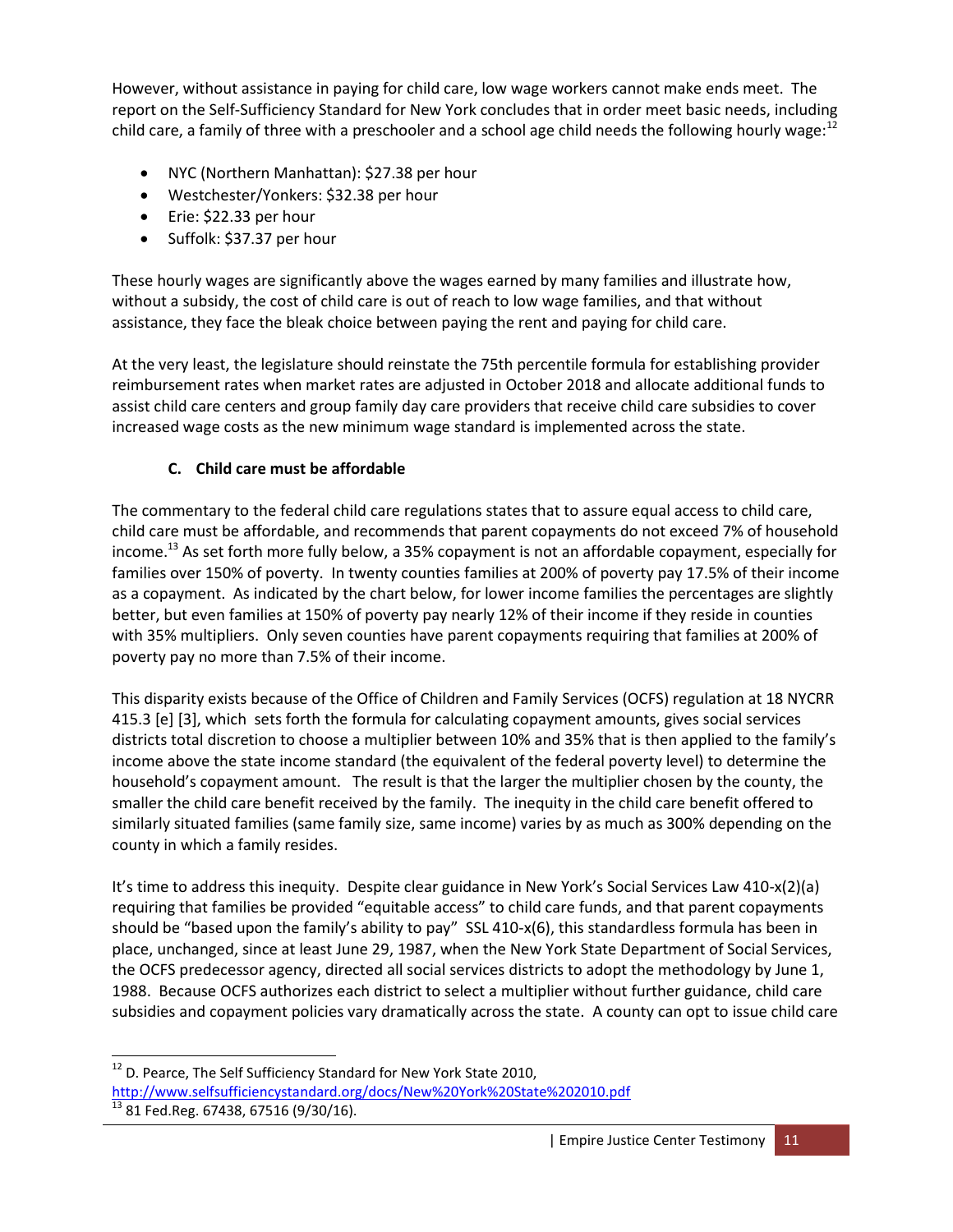benefits that are approximately one-third of what the same family would receive in a neighboring county.

The inequity is vast across New York. As indicated by the chart below, in four social services districts parents pay 10% of their income over the poverty level as their child care copayment; in three districts parents pay 15% of their income over poverty; in thirteen districts, parents pay 20% of their income over poverty; in fifteen districts, parents pay 25% of their income over poverty; in one district parents pay 27% of their income over poverty; in two districts, parents pay 30% of their income over poverty; and in twenty districts, parents pay 35% of their income over poverty.

| COPAYMENT DISPARITIES BY COUNTY FOR A FAMILY OF THREE WITH AN INCOME OF \$40,840/year |  |
|---------------------------------------------------------------------------------------|--|
| $(200\% \text{ of power})$                                                            |  |

| <b>COUNTY</b>                        | <b>COUNTY MULTIPLIERS</b>          | <b>ANNUAL/WEEKLY FEE</b>           |  |  |
|--------------------------------------|------------------------------------|------------------------------------|--|--|
| In Cattaraugus, Livingston,          | parents pay 10% of their           | this means they pay \$2042 per     |  |  |
| Schuyler and Steuben counties        | income over the poverty level      | year,                              |  |  |
|                                      | for a child care subsidy           | or \$39.27 per week (5% of their   |  |  |
|                                      |                                    | income)                            |  |  |
| In Franklin, Oswego and St.          | parents pay 15% of their           | this means they pay \$3063 per     |  |  |
| Lawrence counties                    | income over                        | year,                              |  |  |
|                                      | the poverty level for a child care | or \$58.90 per week (7.5% of their |  |  |
|                                      | subsidy                            | income)                            |  |  |
| In Allegany, Cayuga,                 |                                    | this means they pay \$4084 per     |  |  |
| Chautauqua, Clinton, Columbia,       | parents pay 20% of their           | year,                              |  |  |
| Essex, Nassau, Niagara,              | income over                        | or \$78.54 per week (10% of their  |  |  |
| Ontario, Putnam, Saratoga,           | the poverty level for a child care | income)                            |  |  |
| <b>Suffolk and Tompkins counties</b> | subsidy                            |                                    |  |  |
| In Albany, Broome, Chemung,          |                                    |                                    |  |  |
| Delaware, Hamilton, Jefferson,       | parents pay 25% of their           | this means they pay \$5105 per     |  |  |
| Lewis, Madison, Oneida,              | income over                        | year,                              |  |  |
| Rensselaer, Rockland, Ulster,        | the poverty level for a child care | or \$98.17 per week (12.5% of      |  |  |
| Warren, Washington and               | subsidy                            | their income)                      |  |  |
| <b>Wayne counties</b>                |                                    |                                    |  |  |
| In Westchester County                | parents pay 27% of their           | this means they pay \$5513.40 per  |  |  |
|                                      | income over the poverty level      | year, or \$104.68 per week (13.5%  |  |  |
|                                      | for a child care subsidy           | of their income)                   |  |  |
| In Dutchess, and Otsego              | parents pay 30% of their           | this means they pay \$6126 per     |  |  |
| counties                             | income over the poverty level      | year,                              |  |  |
|                                      | for a child care subsidy           | or \$117.81 per week (15% of their |  |  |
|                                      |                                    | income)                            |  |  |
| In Chenango, Cortland, Erie,         |                                    |                                    |  |  |
| Fulton, Genesee, Greene,             | parents pay 35% of their           | this means they pay \$7147 per     |  |  |
| Herkimer, Monroe,                    | income over the poverty level      | year, or \$137.44 per week (17.5%  |  |  |
| Montgomery, New York City,           | for a child care subsidy           | of their income)                   |  |  |
| Onondaga, Orange, Orleans,           |                                    |                                    |  |  |
| Schenectady, Schoharie,              |                                    |                                    |  |  |
| Seneca, Sullivan, Tioga,             |                                    |                                    |  |  |
| <b>Wyoming and Yates counties</b>    |                                    |                                    |  |  |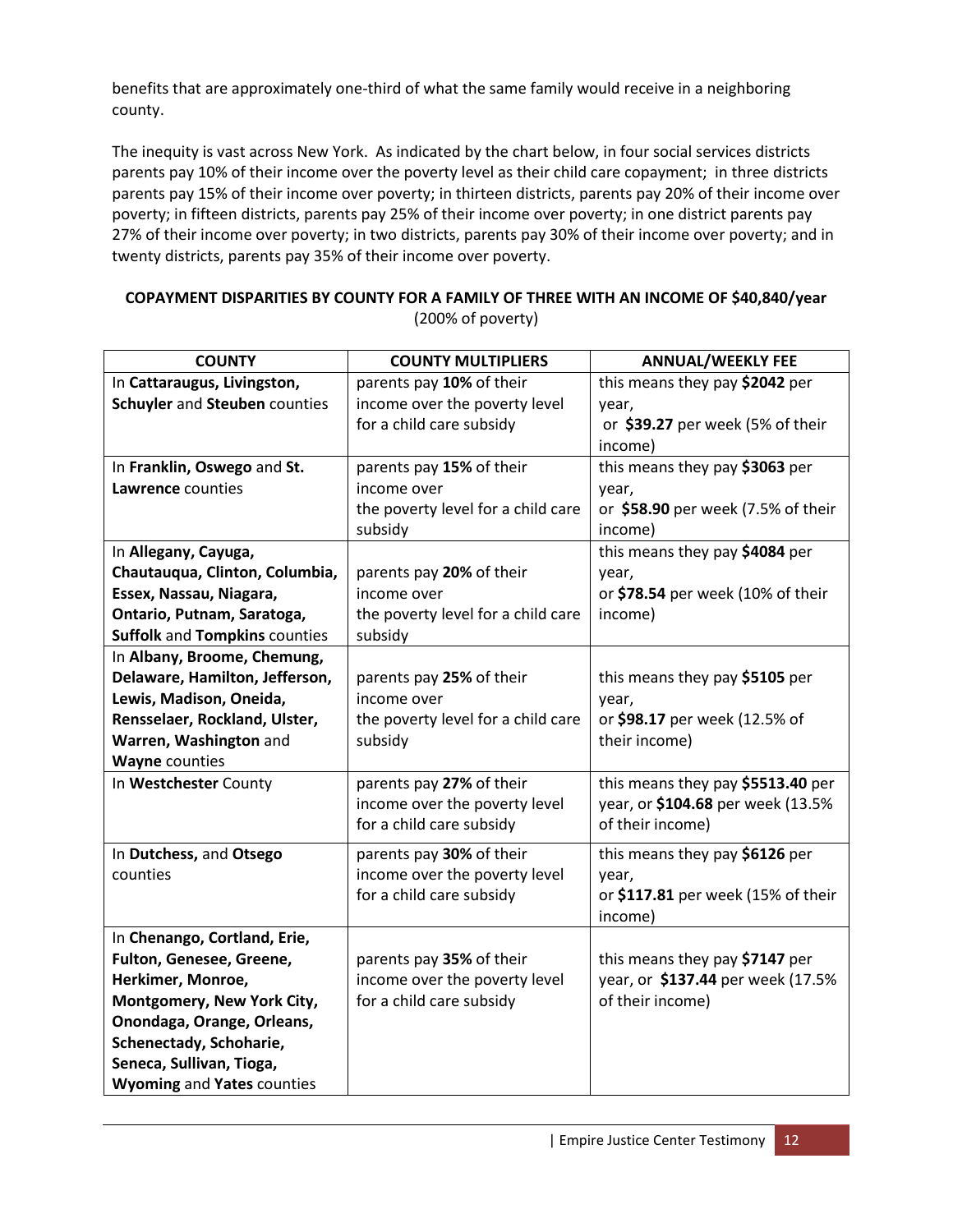In response to recommendations made by the New York State Assembly Child Care Workgroup,<sup>14</sup> in the 2015-16 legislative session, the Assembly passed A. 8928 (Russell), which would do much to curb copayment disparities between counties and improve affordability by amending Social Services Law § 410-x to limit child care copayments to 20% of a family's income in excess of the corresponding poverty level.<sup>15</sup> This bill has been re-introduced this session as A.1438 (Jenne)/S.6061 (Kennedy), and we urge its passage to assure equity and fairness in the distribution of child care subsidy funds.

A simpler method would be to provide no family could be required to pay more than 10% of its gross income for child care.<sup>16</sup> Counties would be free to choose their multiplier but there would be a second step in the copayment calculation to review if the resulting number exceeds 10% of the family's gross income. If it does, the copayment would be adjusted downward to that number. New York City actually implemented such a methodology from 2007-2009, $^{17}$  but ended up adjusting the cap upward from 10% to 12% in May 2009<sup>18</sup> and then to 17% in 2011,<sup>19</sup> rendering the cap essentially meaningless, except for families in the facilitated enrollment program, who without such a cap can be required to pay over 22% of their income, often more than the cost of care, as a copayment.

The existing regulation has resulted in a system that unequally distributes an important benefit and puts the cost of child care out of reach of some low income working families, but not others. As a consequence, the system is not equitable and not based upon a family's ability to pay.

**Recommendation:** Empire Justice Center urges the legislature to make copayments equitable and pass the A.1438/S.6061 or an equivalent, such as imposing a straightforward 10% cap, to assure that all parents can afford child care in New York State.

#### **D. Prioritize distribution of scarce child care dollars to working families: exempt parents of very young children from the welfare work rules when there is not enough funding to serve all eligible**

In 2016, the New York State Assembly passed A.1805 (Titus)/ S.5176(Avella), which would have prioritized the use of child care funds to eligible parents who were employed by allowing unemployed parents on public assistance to choose a one year work exemption in social services districts where there was not enough funding to serve all eligible working families. Had the bill passed the Senate, more low income working families would have subsidies today. This is because allowing one parent on public assistance to choose a work exemption – and thereby not require child care – frees up three slots for working families. The details of that calculation are explained below. Assemblymember Titus has reintroduced this bill this session (A.4662) and we urge its passage.

Every year OCFS allocates the funding in the New York State Child Care Block Grant (NYSCCBG) to local social services districts according to a formula that is based on the average level of annual child care

<sup>14</sup> *Child Care in Crisis: A Report from the Assembly Child Care Workgroup*, NYS ASSEMBLY, p. 4, <http://assembly.state.ny.us/comm/ChildCare/20131220/index.pdf> (last accessed February 2, 2018).

<sup>&</sup>lt;sup>15</sup> A.8928 (Russell) passed the New York State Assembly on March 5, 2014, was delivered to the Senate and referred to the Children and Family's Committee there.

 $16$  Assemblywoman Titus cosponsored a bill with seventeen other Assemblymembers (A.4207) in the 2015-16 legislative session, which would have imposed the 10% cap.

<sup>17</sup><http://www.ocfs.state.ny.us/main/childcare/plans/New%20York%20County/New%20York%20County312.pdf> <sup>18</sup><http://www.ocfs.state.ny.us/main/childcare/plans/New%20York%20County/New%20York%20County310.pdf> <sup>19</sup><http://www.ocfs.state.ny.us/main/childcare/plans/New%20York%20County/New%20York%20County305.pdf>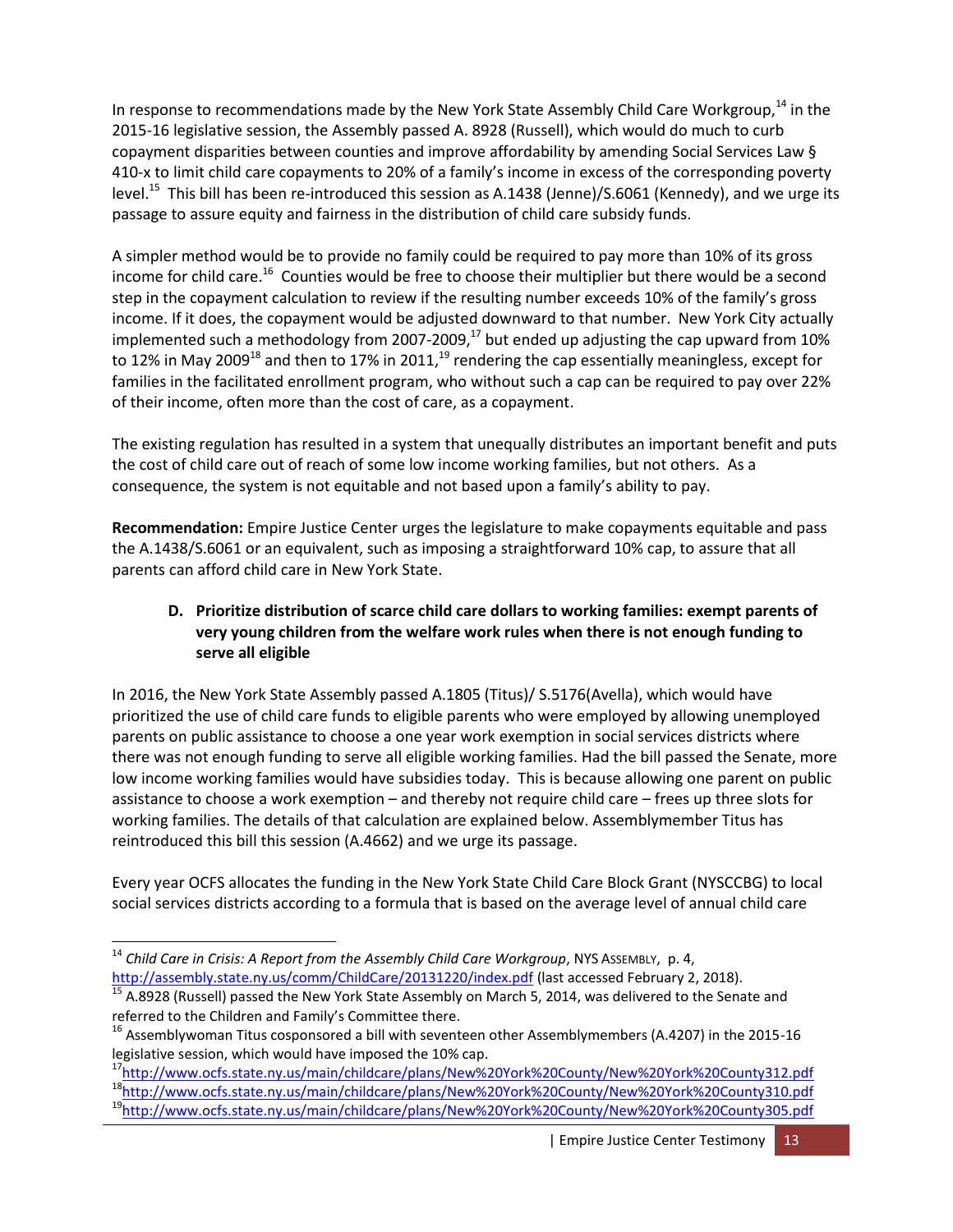claims for the last five years, which is then reduced if the county has unspent roll-over child care block grant funding exceeding a certain percentage from the prior years.<sup>20</sup> The allocations which go to each district are not sufficient to serve all eligible families. The decisions regarding who to serve is in part determined by the law, which guarantees child care to certain categories of families, and in part based on district option. With respect to those families who are not guaranteed child care, OCFS allows districts to prioritize the use of their remaining limited funds in the county plan which is filed with OCFS.

Three categories of families are guaranteed a child care subsidy:

o those on public assistance;

- $\circ$  those under 200% of poverty who have left public assistance in the prior year for work or because of increased child support; and
- $\circ$  those who are eligible for public assistance but choose only to receive a child care subsidy.

The system is strained because the public cost of a subsidized child care slot, which has increased to \$7,683 per year, is entirely paid with public funds when the recipient of a subsidy is on public assistance.<sup>21</sup> Public assistance recipients are required to participate in work programs as a condition of receiving assistance and are guaranteed child care subsidies to make it possible for the parent to work. Currently, under state statute and regulation, public assistance recipients are exempt from the work activities requirement only until their children are 3 months old.<sup>22</sup> After that, they are required to participate in work activities while their child attends fully-subsidized child care. Although there is evidence that work activities such as job search and work experience programs result in little or no economic gain for these families,<sup>23</sup> New York State prioritizes spending its limited child care dollars to support these activities when there is not enough funding to support low income working families with real jobs.

Working families with incomes over the poverty level, on the other hand, contribute to the cost of their subsidized child care by making copayments. For a low income working family, the state pays only part

 $^{20}$  According to 17-OCFS-LCM-11, the allocation for SFY 2017-18 " reflects each LDSS's proportionate share of the block grant funds based on the average level of annual child care claims for the FFY 2011-12 through FFY 2015-16. Rollover of unspent NYSCCBG funds is taken into account for those LDSSs that meet the following two criteria: • If the LDSS's FFY 2015-16 rollover into FFY 2016-17 is more than 15 percent of its FFY 2015-16 NYSCCBG claims; AND

<sup>•</sup> The LDSS's FFY 2015-16 rollover amount exceeded 75 percent of its FFY 2014-15 rollover amount. For any LDSS meeting both of these criteria, the base allocation is first reduced by an amount equal to 40 percent of the rollover amount from FFY 2015-16 into FFY 2016-17 (but not to exceed the five-year-average-claim base allocation). The statewide allocation reduction is then redistributed among LDSSs as follows. For LDSSs whose FFY 2015-16 NYSCCBG claims exceeded the sum of their SFY 2016-17 base allocations (as adjusted) and FFY 2015-16 rollover amounts, the amount of allocation reduction is redistributed on a pro-rated basis, proportionate to counties' share of the total excess claims. The sum of each LDSS's five-year-average-claim base allocation, allocation reduction and redistribution is its final SFY 2017-18 allocation." 17-OCFS-LCM-11, *New York State Child Care Block Grant Subsidy Program Allocations for State Fiscal Year 2017-2018*, NYS OFFICE OF CHILDREN & FAMILY SERVICES (June 26, 2017), *available at* [https://ocfs.ny.gov/main/policies/external/OCFS\\_2017/LCMs/17-OCFS-LCM-11.pdf](https://ocfs.ny.gov/main/policies/external/OCFS_2017/LCMs/17-OCFS-LCM-11.pdf) (last accessed February 2, 2018).

<sup>&</sup>lt;sup>21</sup> Average cost of subsidized care per child provided by OCFS. E-mail from Janice Molnar, Office of Children and Family Services to Susan Antos, dated 11/28/17 (on file with the author) .

 $22$  N.Y. Soc. SERV. LAW § 410-w(3); 18 NYCRR § 385.2(b)(7).

<sup>23</sup> D.Greenberg, V Deitch & G. Hamilton, *Welfare to Work Program: Benefits and Costs: A Synthesis of Research, pp. ES-4, ES-11* (MDRC, February, 2009). Available at: [http://www.mdrc.org/sites/default/files/full\\_611.pdf](http://www.mdrc.org/sites/default/files/full_611.pdf) (last accessed February 2, 2018).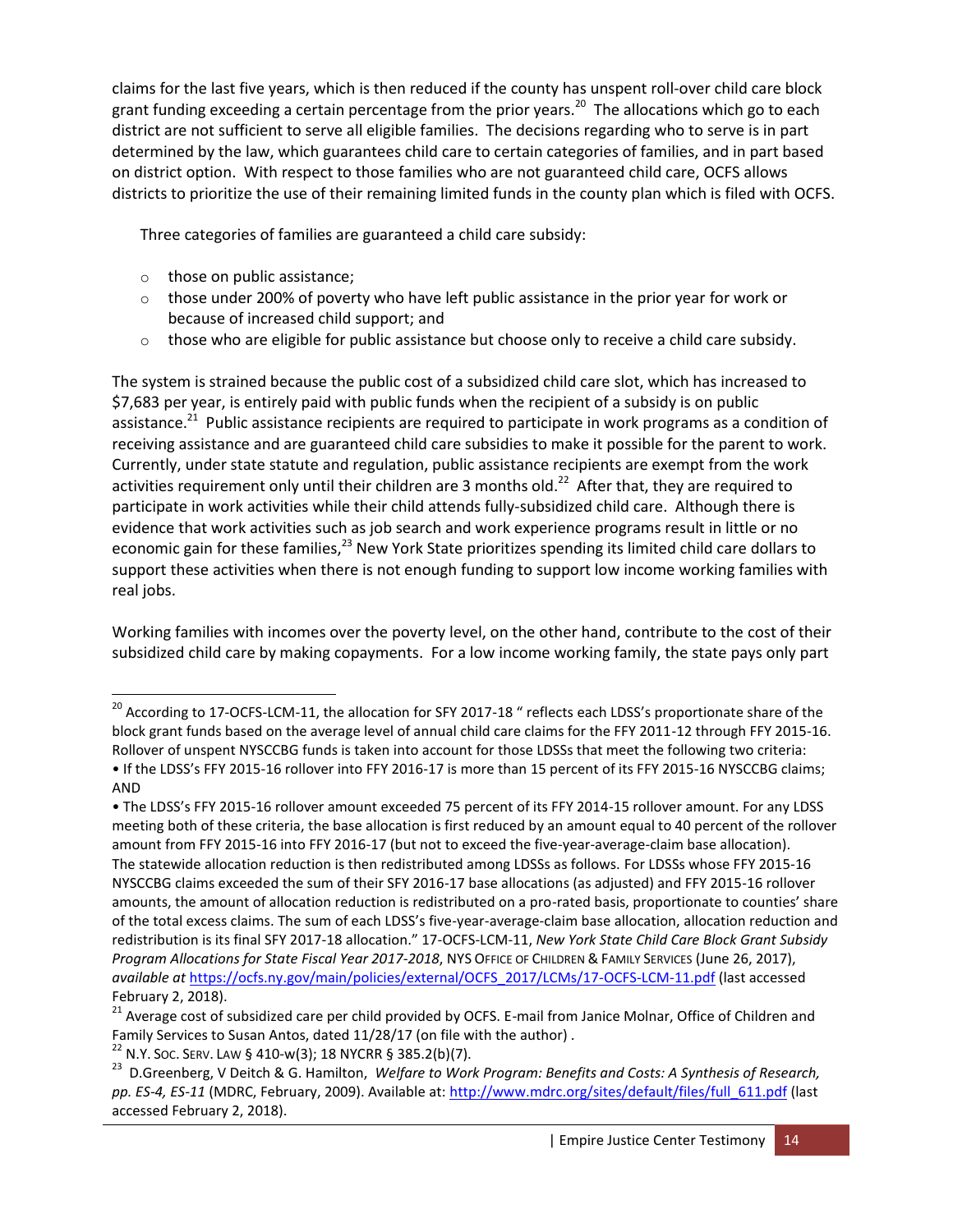of the cost of child care, not the whole cost of care as they would for a family receiving public assistance. Specifically, a working family is expected to pay a percentage of the income they earn over the poverty level toward child care. The county then pays the difference between the family share and the actual cost of care, up to the market rate established by OCFS.

## **Cost Analysis: Each Infant Slot from an Exempted Public Assistance Parent Creates Three Slots for Working Families**

As indicated in the table below, the funding that fully supports one infant slot for a working public assistance recipient with subsidized child care would actually fund three slots for working families, because the cost is shared between the government and low income families.<sup>24</sup> For example, in Erie County, infant care costs the county \$9,620 per year for a public assistance recipient, but a child care subsidy for a working family with a preschool age child will cost the county only \$3,739. This means that the amount of money saved by Erie County from one public assistance family that does *not* require fulltime infant care can be allocated to pay for child care subsidies for 2.6 working families in need of preschool aged care, or 2.3 working families in need of infant care. In Yates County and a multitude of other smaller and predominately rural counties, the savings from one less public assistance household in need of infant care would fund 3.2 child care subsidies for working families of preschool aged children.<sup>25</sup>

The Assembly bill addresses this issue by shifting child care dollars that are being spent on welfare recipients in programs like job search and workfare to low income working families with real jobs. This was done by amending §410-x of the social services law to maximize and target child care subsidies to low income working families who are employed when local districts are unable to provide subsidies to all who are eligible. Specifically, the bill provides that when a social services district does not have sufficient funding to serve all eligible working families under 200% of poverty,<sup>26</sup> the district must offer a twelve month work exemption to welfare recipients who are personally providing care for a child less than one year of age.

**We estimate that this cost neutral action will make a total of \$5.38 million in child care dollars, currently being used to support child care assistance for welfare recipients, available to provide child care subsidies to parents who are employed.** In addition, we estimate an additional \$3.96 million in administrative savings through the elimination of the connected work program expenses (e.g. expense

 $\overline{a}$ 

<sup>&</sup>lt;sup>24</sup> These calculations are conservative because the average cost of a subsidy includes the costs for a fully subsidized slot of a family on public assistance and the cost of a slot of a working family that has a copayment.

<sup>&</sup>lt;sup>25</sup> In the accompanying chart, the estimate of child care slots for working families that can be leveraged from a public assistance infant care slot was calculated by dividing the cost of one full-time infant care slot, fully paid for by the county, by the county's share of child care costs for a working family with a child in a full-time preschool or infant care program. The market rates are separated into five distinct geographical groups and a representative county was highlighted in each of these geographical groups. The calculation was run separately for each of the five different market rate groups at two different levels—to see how many working family infant care slots can be funded from one public assistance infant slot, and how many working family preschool slots can be funded from one public assistance infant slot because the cost of care is different between different age groups. Infant care is the most expensive level of care, and preschool aged care is the most commonly used category of care. Because the number we used as the cost per slot is actually the average cost spent on public assistance and non-public assistance families, it is actually likely that each public assistance infant slot will purchase more slots than are indicated in our conservative calculations.

<sup>&</sup>lt;sup>26</sup> The most recent information available indicates that New York City as well as Albany, Clinton, Cayuga, Delaware, Niagara, Ontario, Orange, Oneida, Livingston, Rensselaer, Saratoga Schenectady, and Suffolk, are not able to serve all eligible working families.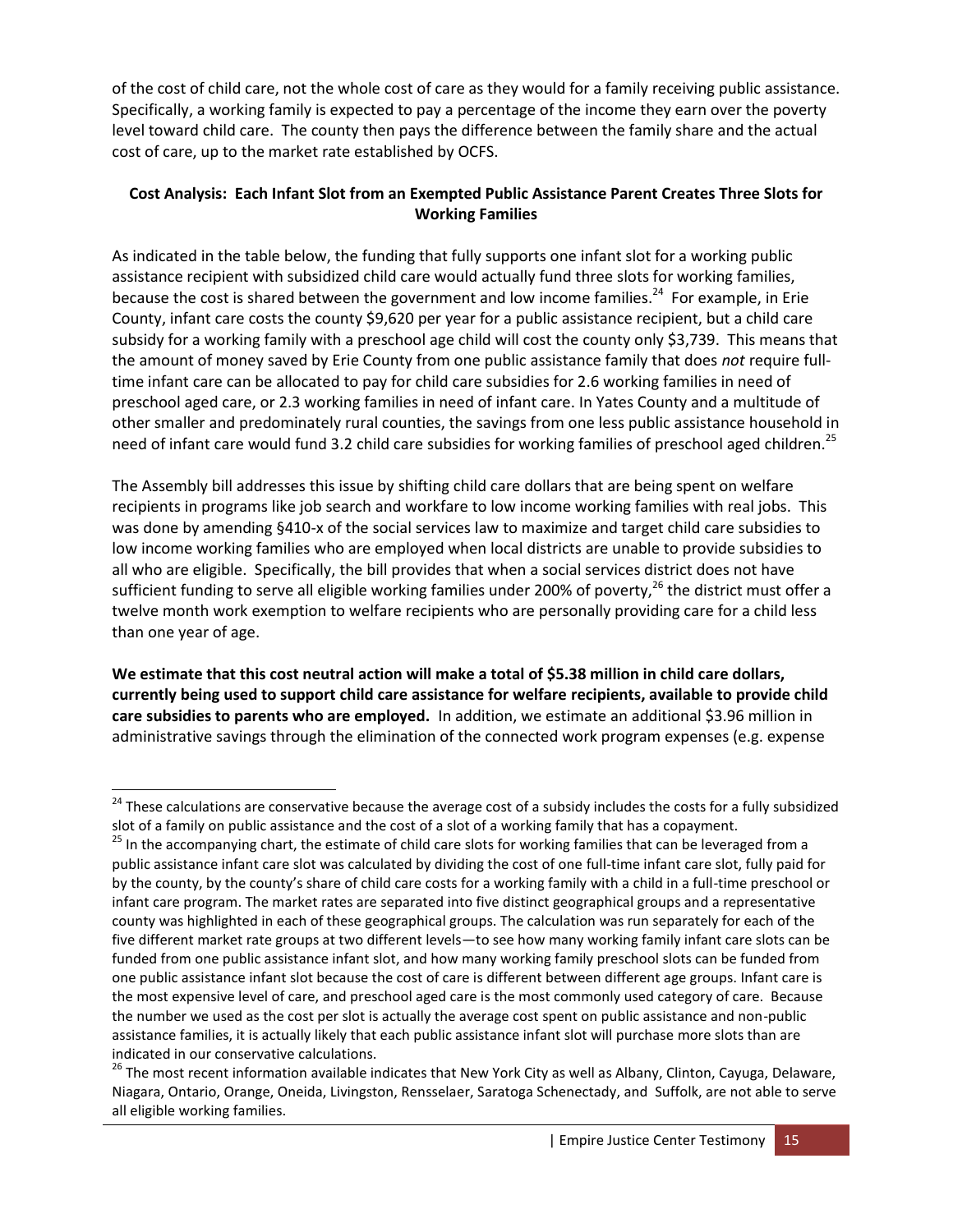of the workfare or soft skills program). **Total funds freed up would be \$9.34 million.** A detailed chart explaining this cost savings appears below.

| Comparison of County Contribution to Child Care Costs for PA and Working Families: High Family Share<br>Counties <sup>27</sup> |                           |              |                     |             |                   |  |  |
|--------------------------------------------------------------------------------------------------------------------------------|---------------------------|--------------|---------------------|-------------|-------------------|--|--|
| County                                                                                                                         | Westchester <sup>28</sup> | Erie $^{29}$ | Yates <sup>30</sup> | Orange $31$ | NYC <sup>32</sup> |  |  |
| Annual cost: fulltime infant care                                                                                              | \$15,340                  | \$9,620      | \$7,800             | \$11,700    | \$10,400          |  |  |
| Annual cost: fulltime preschool aged<br>care                                                                                   | \$14,300                  | \$9,100      | \$7,800             | \$10,400    | \$9,100           |  |  |
|                                                                                                                                |                           |              |                     |             |                   |  |  |
| For each infant of a PA family, the<br>county pays the full cost of care.                                                      | \$15,340                  | \$9,620      | \$7,800             | \$11,700    | \$10,400          |  |  |
|                                                                                                                                |                           |              |                     |             |                   |  |  |
| Working families contribute to their<br>child care costs by paying a % of their                                                |                           |              |                     |             |                   |  |  |
| income above the poverty level.                                                                                                | 27%                       | 35%          | 35%                 | 35%         | 35%               |  |  |
| Annually, a working family contributes<br>to the cost of care:                                                                 | \$4,135.05                | \$5,360.25   | \$5,360.25          | \$5,360.25  | \$5,360.25        |  |  |
|                                                                                                                                |                           |              |                     |             |                   |  |  |
| For each infant of a working family, the<br>county pays                                                                        | \$11,204.95               | \$4,259.75   | \$2,439.75          | \$6,339.75  | \$5,039.75        |  |  |
| 1 PA infant slot provides infant care to<br>working families                                                                   | 1.37                      | 2.26         | 3.20                | 1.85        | 2.06              |  |  |
|                                                                                                                                |                           |              |                     |             |                   |  |  |
| For each preschool child of a working                                                                                          |                           |              |                     |             |                   |  |  |
| family, the county pays                                                                                                        | \$10,164.95               | \$3,739.75   | \$2,439.75          | \$5,039.75  | \$3,739.75        |  |  |
| 1 PA infant slot provides fulltime                                                                                             |                           |              |                     |             |                   |  |  |
| preschool slots to working families                                                                                            | 1.51                      | 2.57         | 3.20                | 2.32        | 2.78              |  |  |

 $\overline{a}$ 

 $^{27}$  Calculation conducted using market rates effective June 1, 2016, and copay percentages as of February 1, 2017. Family share and county share calculations are based on a household of three earning \$35,735.00 (175% of the 2016 state income standard/federal poverty level in effect as of June 1, 2016). The type of child care assumed for this calculation were the weekly rate for a registered family day care in two different age categories: infant (0-1.5 years), and preschool (3-5 years).

<sup>&</sup>lt;sup>28</sup> Westchester County lies in market rate group 1, with other downstate sub-urban counties. Group 1 includes Nassau, Putnam, Rockland, Suffolk and Westchester Counties.

<sup>&</sup>lt;sup>29</sup> Erie County lies in market rate group 2, with other upstate urban and more expensive rural counties. Group 2 includes Columbia, Erie, Monroe, Onondaga, Ontario, Rensselaer, Schenectady, Tompkins and Warren Counties.

<sup>&</sup>lt;sup>30</sup> Yates County lies in market rate group 3, with other upstate rural and small counties. Group 3 includes a total of 38 counties: Allegany, Broome, Cattaraugus, Cayuga, Chautauqua, Chemung, Chenango, Clinton, Cortland, Delaware, Essex, Franklin, Fulton, Genesee, Greene, Hamilton, Herkimer, Jefferson, Lewis, Livingston, Madison, Montgomery, Niagara, Oneida, Orleans, Oswego, Otsego, Schoharie, Schuyler, Seneca, St. Lawrence, Steuben, Sullivan, Tioga, Washington, Wayne, Wyoming and Yates.

 $31$  Orange County lies in market rate group 4, with other upstate high cost counties. Group 4 is made up of Albany, Dutchess, Orange, Saratoga, and Ulster Counties.

 $32$  Market Rate Group 5 is solely comprised of the five boroughs of New York City.